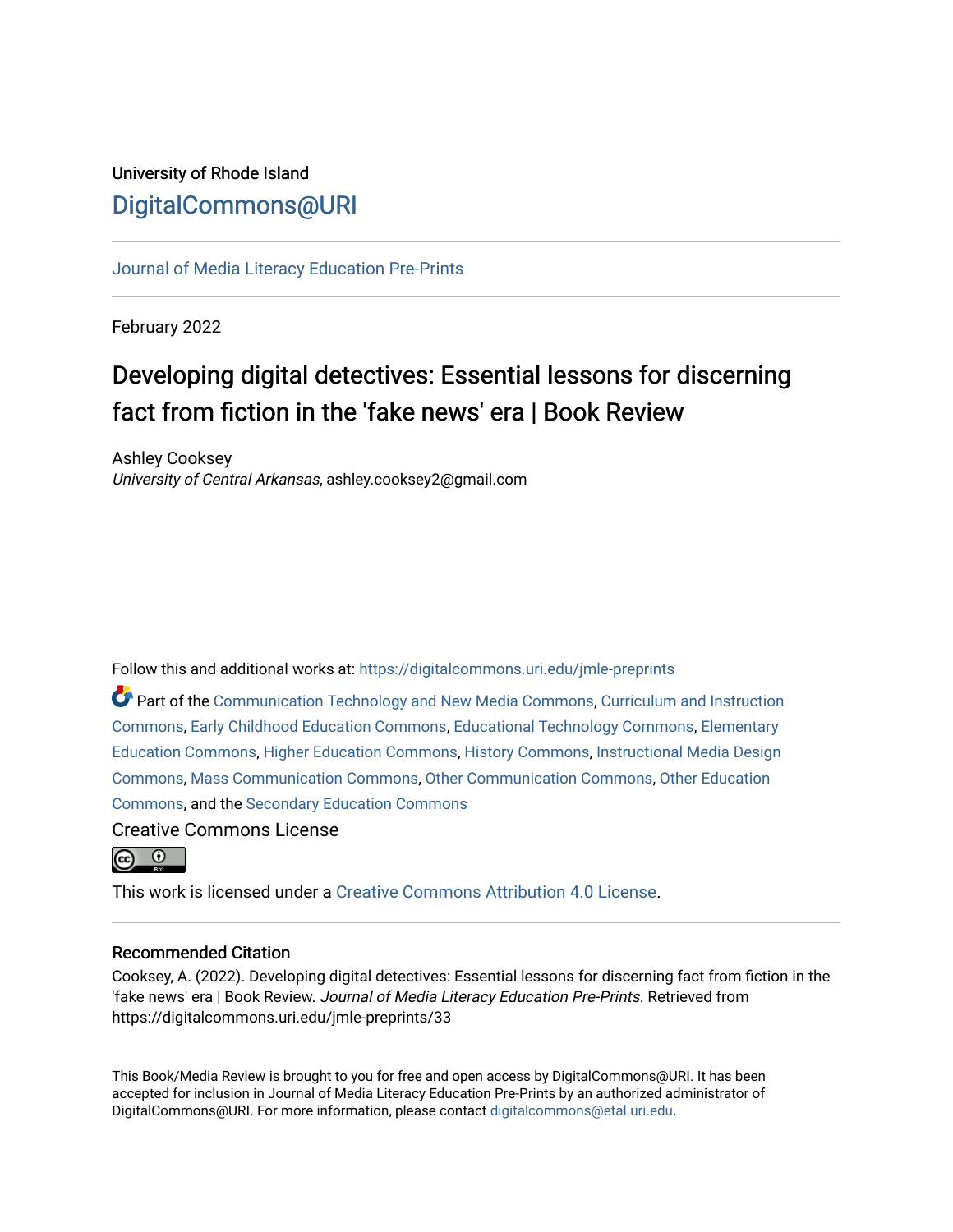#### **Abstract**

Many educators are eager to increase media and information literacy among their students. *Developing Digital Detectives: Essential Lessons for Discerning Fact from Fiction in the 'Fake News' Era* (2021) by Jennifer LaGarde and Darren Hudgins provides educators with media and information literacy instructional strategies that center around four lenses supported by key questions. In a previous publication, the authors acknowledge that technology isn't the cause of disinformation but its enabler and amplifier. *Developing Digital Detectives* brings to focus that we, at times, are driven by emotion rather than logic and provides critical lenses with which to view media and information content.

### **Key Words**

Media literacy; information literacy; digital citizenship; fake news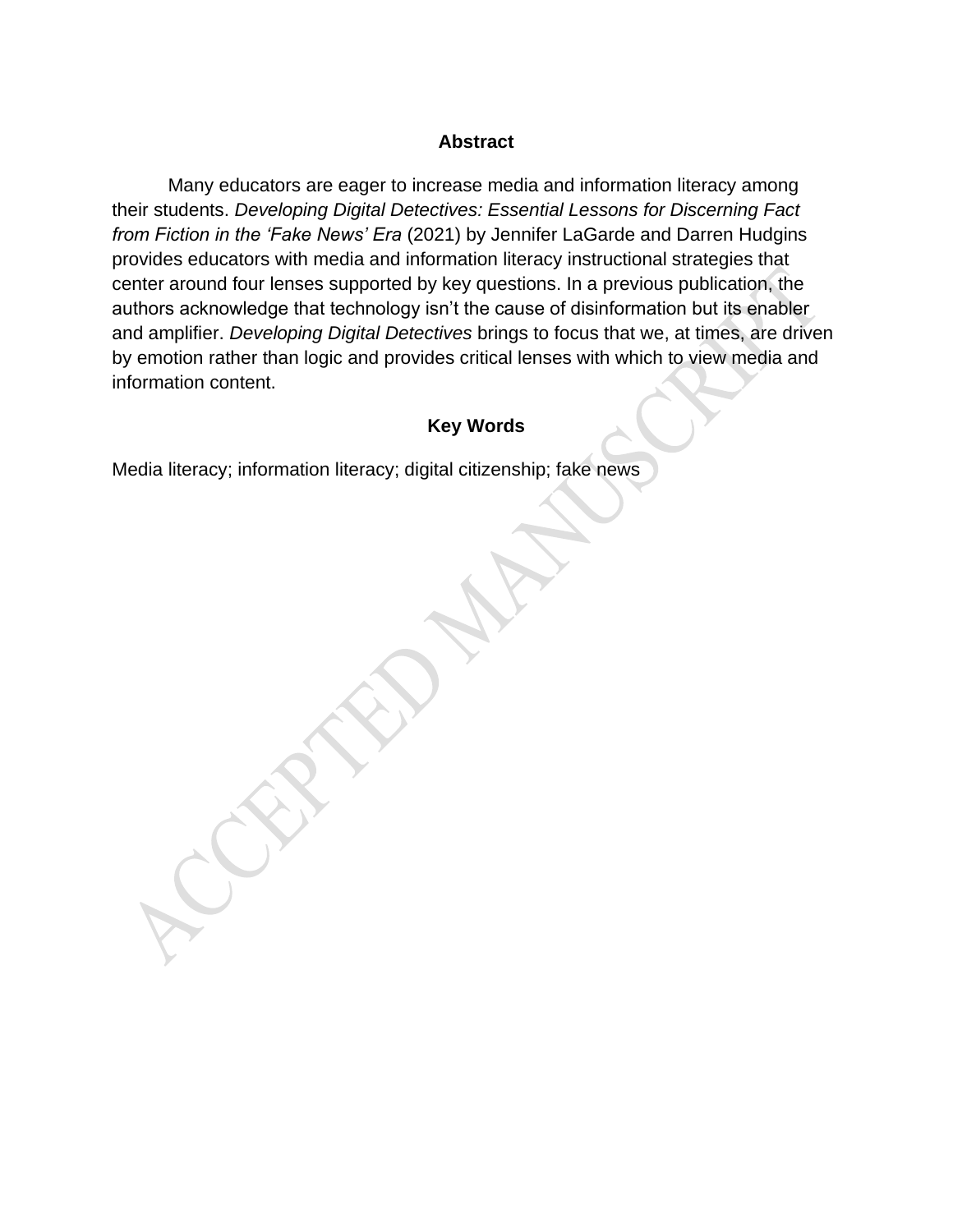## *Developing digital detectives: Essential lessons for discerning fact from fiction in the 'fake news' era*

LaGarde, J., & Hudgins, D. (2021). *Developing digital detectives: Essential lessons for discerning fact from fiction in the 'fake news' era*. International Society for Technology in Education.

Fake News. A recently well-known term that has taken the place of misinformation, disinformation, malinformation, and more simply a disagreement.

The book *Developing digital detectives: Essential lessons for discerning fact from fiction in the 'fake news' era* (2021) seeks to provide educators with tools, techniques, and support in implementing media and information literacy into their classrooms. The authors, Jennifer LaGarde and Darren Hudgins build upon their previous work by defining critical lenses with which media and information consumers can use to discern misinformation. While the authors refute the term "fake news", each critical lens will provide educators and students with the key questions as a means to locate quality information and discern mis/dis/malinformation across media. The book's overarching purpose is not just to teach "real" versus "fake" news, but to provide a means with which readers and media consumers can think critically, ask quality questions, seek confirmation, and identify triggers created to flame a response.

> "we've also come to believe that the term fake news itself has become toxic: a slur sometimes used to discredit content that challenges one's own beliefs. That's why, apart from this in explanation (and the title), the term doesn't appear anywhere else in this book." (LaGarde & Hudgins, 2021)

The first half of the book, chapters 1-4, identify four key lenses media and information consumers can use. *Chapter 1: The First Lens: Triggers* focuses on managing your emotional response to information. This chapter challenges the reader to consider their emotional response to content, and if there is no emotional response, the reader is then challenged to consider whether or not other individuals or groups of people would have an emotional response. The second chapter, *The Second Lens: Access* brings to question device use. Content and information may appear differently on desktop or laptop screens than it does on a mobile device. In addition, lateral reading and using hyperlinks becomes a challenge on a mobile device as tabs are opened one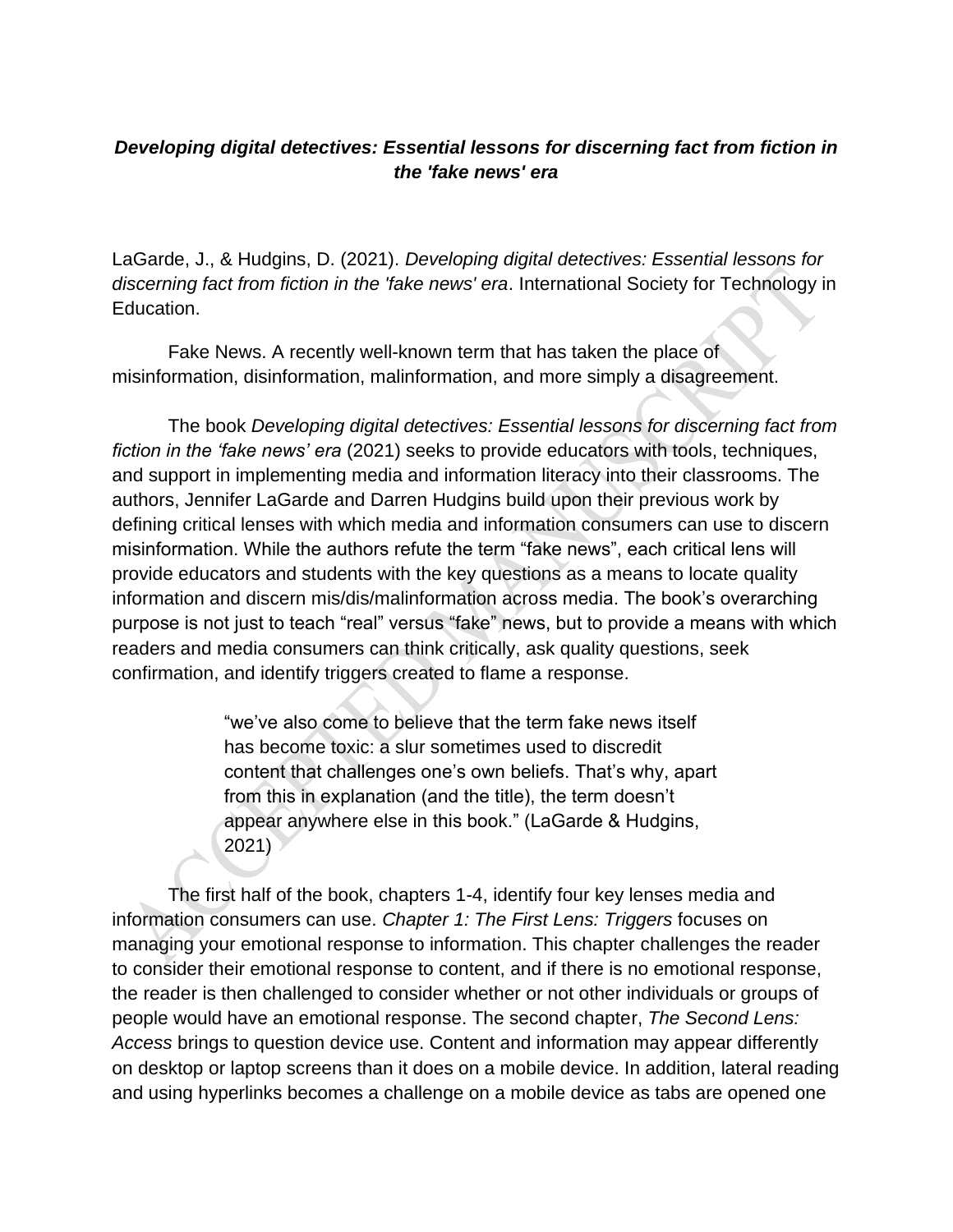on top of the other rather than horizontally. In *Chapter 3: The Third Lens: Forensics*, the authors pose questions to the reader to help them dig deeper into media and information content. This lens shifts the focus from finding the right answer to asking the right questions. The final chapter of this section of the book, *Chapter 4: The Fourth Lens: Motives* has the reader flip the script by putting themselves in the shoes of those who create suspicious content.

Chapters 5-7 highlight media and information literacy for young learners and begin to encourage the connection between information and emotions. Media and information literacy is a global skill, and these chapters bring to light the importance of working together and discussing information even at an early age. The final three chapters, 8-10, include a social-emotional learning component that is associated with media and information literacy education. Each of these chapters focuses on gradelevel groupings (i.e. grades K-3, 4-8, 9-12) and includes lesson plan examples. Each lesson plan includes graphics to support the instruction, as well as learning objectives and the ISTE Standards (ISTE, 2022) for both students and educators.

In our ever-changing and sometimes volatile digital world, it is important for educators to engage in media and information literacy education. Using simple checklists such as the Current, Relevant, Authority, Accuracy, and Purpose (CRAAP) test (Blakeslee, 2004) is outdated and no longer relevant. Many times, it is easy for students to locate the right information concerning the currency, relevancy, authority, accuracy, and purpose of media content. The real challenge comes from asking the right questions and digging deeper into the motives behind the content and, by extension, the producer or publisher. For educators to really encourage a media and information literate student population, they must begin using strategies that help students look more critically at media and information. For digital age learners, this means using critical lenses when examining media and information content, including social media posts.

Author Jennifer Lagarde is a former public education teacher with experience as a school librarian and digital teaching and learning specialist. She has been published in various professional journals including *Library Journal*. LaGarde's work extends far beyond K-12 public education as she now teaches courses focused on emerging literacies and young adult literature at Rutgers University. Her work has been recognized in the *New York Times*, the American Association of School Librarians, and the Carnegie Corporation. (LaGarde & Hudgins, 2021)

Darren Hudgins, author, is the director of Think | Do | Thrive, LLC. With over 20 years of experience in education, edtech, and educational coaching, he is an ardent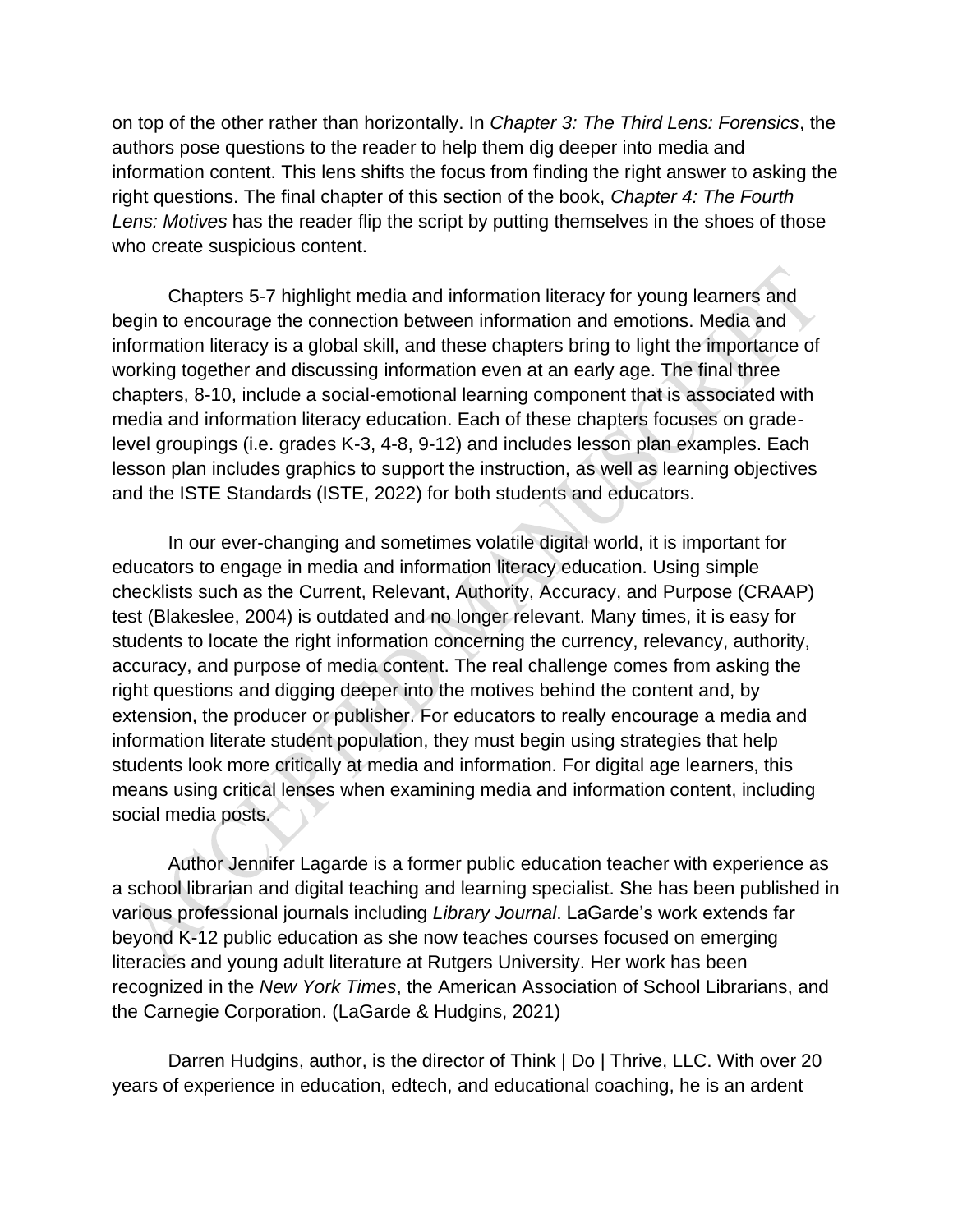advocate for cross-curricular learning experiences that involve real-world scenarios that engage and stretch educators and students to *think, do,* and *thrive*. Hudgins is a champion of "active learning and creating opportunities for educational communities to improve". (LaGarde & Hudgins, 2021)

LaGarde and Hudgins previously published *Fact vs Fiction: Teaching critical thinking skills in the age of fake news* (2018) with the International Society for Technology in Education. *Developing Digital Detectives* (2021) is an extension of their work to spread media literacy education.

Additionally, the authors' work in *Developing Digital Detectives* (2021) is supported throughout the final chapters of the book with the inclusion of lesson and unit plan examples. To further support the printed lesson and unit plans in the text, a supplemental website, The Evidence Locker (2021), houses additional lesson plans, unit examples, graphics, posters, an interactive participation map, and an embedded Twitter feed. This text, and its supplemental materials, are a valuable contribution to media and information literacy education for K-12 and pre-service educators.